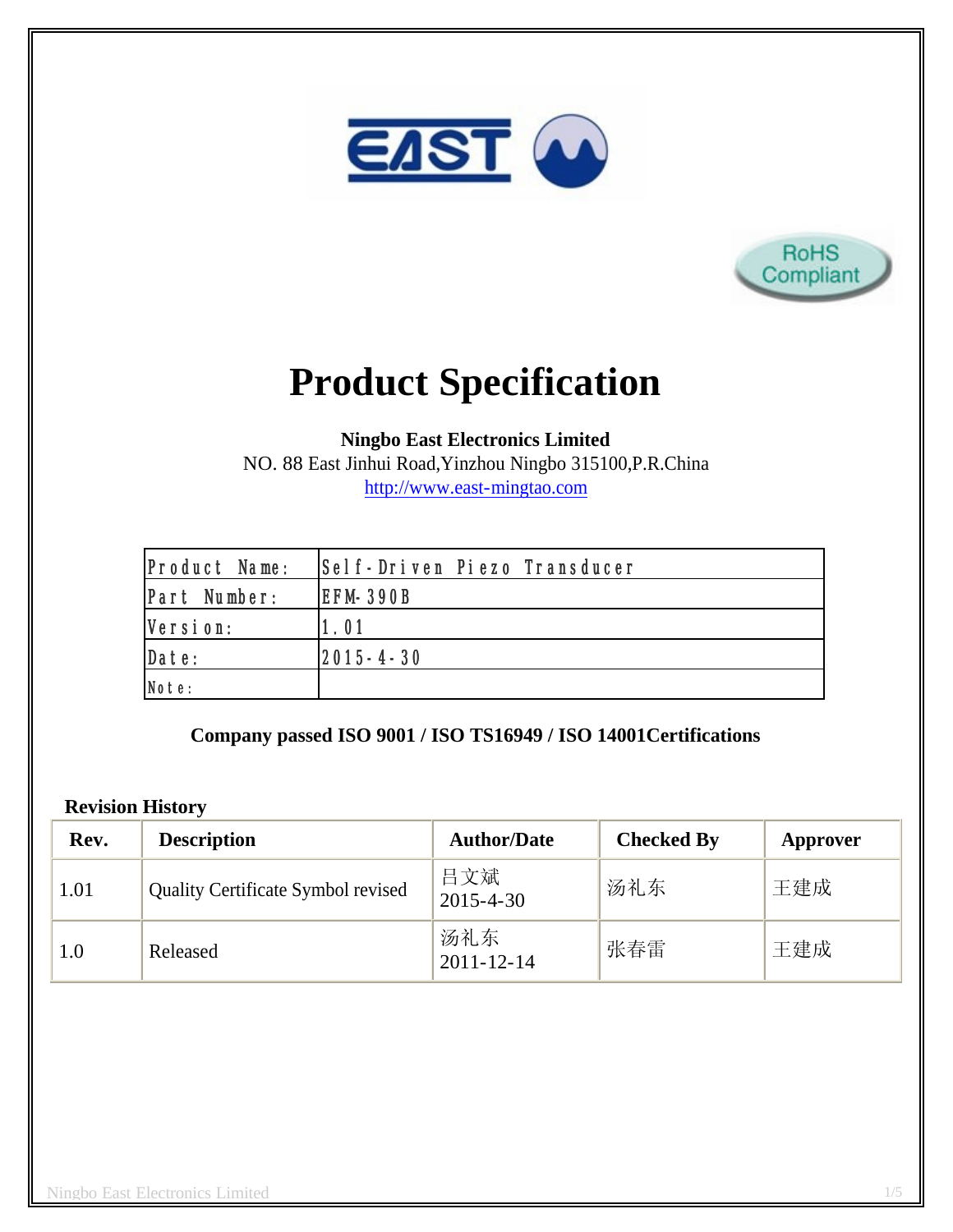#### **1. Part Number EFM-390B**

## **2. Dimension Drawing (Unit: mm)**



## **3.Specification**

| No.     | <b>Item</b>                  | <b>Specification</b>   |
|---------|------------------------------|------------------------|
| $3 - 1$ | Min. Sound Pressure Level    | 90dB/12 $V_{DC}$ /10cm |
| $3 - 2$ | <b>Rated Voltage</b>         | 12V <sub>DC</sub>      |
| $3 - 3$ | <b>Operating Voltage</b>     | $3 \sim 20V_{DC}$      |
| $3 - 4$ | Max. Consumption             | $12mA/12V_{DC}$        |
| $3 - 5$ | <b>Oscillating Frequency</b> | $3.8 \pm 0.5$ kHz      |
| $3-6$   | <b>Operating Temperature</b> | $-20$ ~+70°C           |
| $3 - 7$ | Case Material /Color         | PC/Black               |
| $3 - 8$ | Weight                       | 3.8 <sub>g</sub>       |
| $3-9$   | Pin Strength                 | More than 10N          |

#### **NOTES**:

Test should be made under the conditions of room temperature ( $20\pm10^{\circ}$ C), normal humidity ( $60\pm20$ %) and normal atmospheric pressure. In this case, however, that the judgment is questionable, the test conditions are to be changed to room temperature 20±2℃, relative humidity 60~70% and normal atmospheric pressure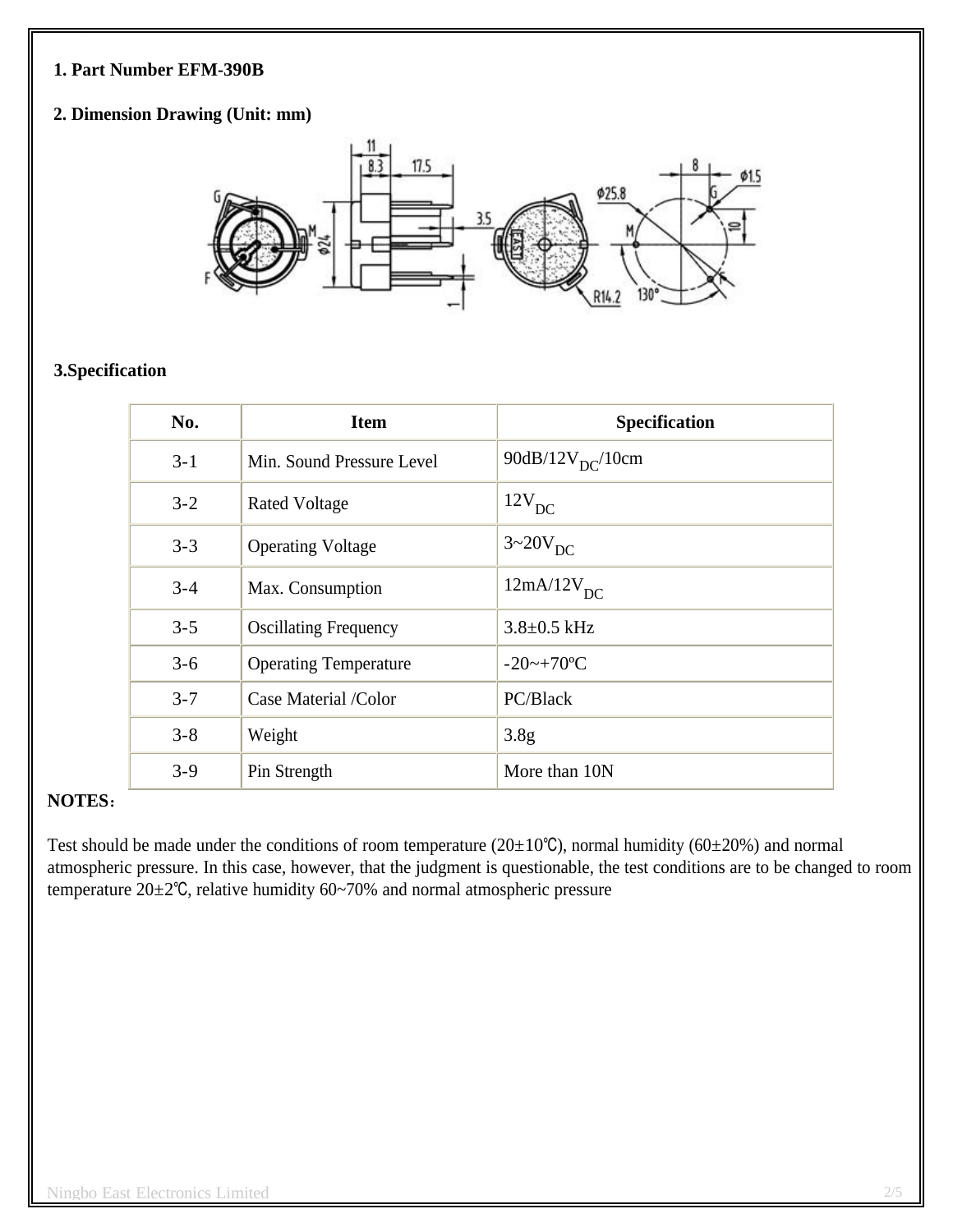## **4.Typical Frequency Response Curve**



**Note:** Distance 10 cm

## **5. Reliability Test**

| No.     | <b>Item</b>                              | <b>Method of Test</b>                                                                                                                                                                                                                                 | <b>Tolerance after</b><br><b>Testing</b>                                                                                                      |
|---------|------------------------------------------|-------------------------------------------------------------------------------------------------------------------------------------------------------------------------------------------------------------------------------------------------------|-----------------------------------------------------------------------------------------------------------------------------------------------|
| $5 - 1$ | Operating<br>Temperature                 | $-20$ ~ $+70$ °C                                                                                                                                                                                                                                      | Sound pressure level<br>initial value $\pm 10$ dB<br>Max. consumption<br>value $\pm 20\%$<br><b>Oscillating Frequency</b><br>value $\pm 20\%$ |
| $5 - 2$ | Storage in high<br>temperature           | Storage in $+70^{\circ}$ C test box 96 hours then exposed to the room<br>temperature for 2 hours                                                                                                                                                      |                                                                                                                                               |
| $5 - 3$ | Storage in low<br>temperature            | Storage in $-20^{\circ}$ C test box 96 hours then exposed to the room<br>temperature for 2 hours                                                                                                                                                      |                                                                                                                                               |
| $5 - 4$ | Life test in the room<br>temperature     | Operate the product continuously 5 seconds on 5 seconds off<br>300 hours at rated voltage                                                                                                                                                             |                                                                                                                                               |
| $5 - 5$ | Temperature /<br>humidity cycle test     | Storage in $+40^{\circ}$ C, 93 $\pm$ 3%RH test box 96 hours then exposed<br>to the room temperature for 2 hours                                                                                                                                       |                                                                                                                                               |
| $5 - 6$ | Temperature (high<br>and low) cycle test | Conduct the test for 5 cycles without applying power then<br>expose to the room temperature for 2 hours. (See Figure 5-6)                                                                                                                             |                                                                                                                                               |
| $5 - 7$ | Vibration test                           | Conduct the test for the directions of X Y and Z for 0.5 hour<br>each (total 1.5 hours). To-and Fri sweep time(from 10 to 55Hz<br>and then 55 to 10) under single amplitude of 0.75mm is 3<br>minute, then expose to the room temperature for 2 hours |                                                                                                                                               |
|         |                                          | Drop a product naturally from the height of 700mm onto the                                                                                                                                                                                            |                                                                                                                                               |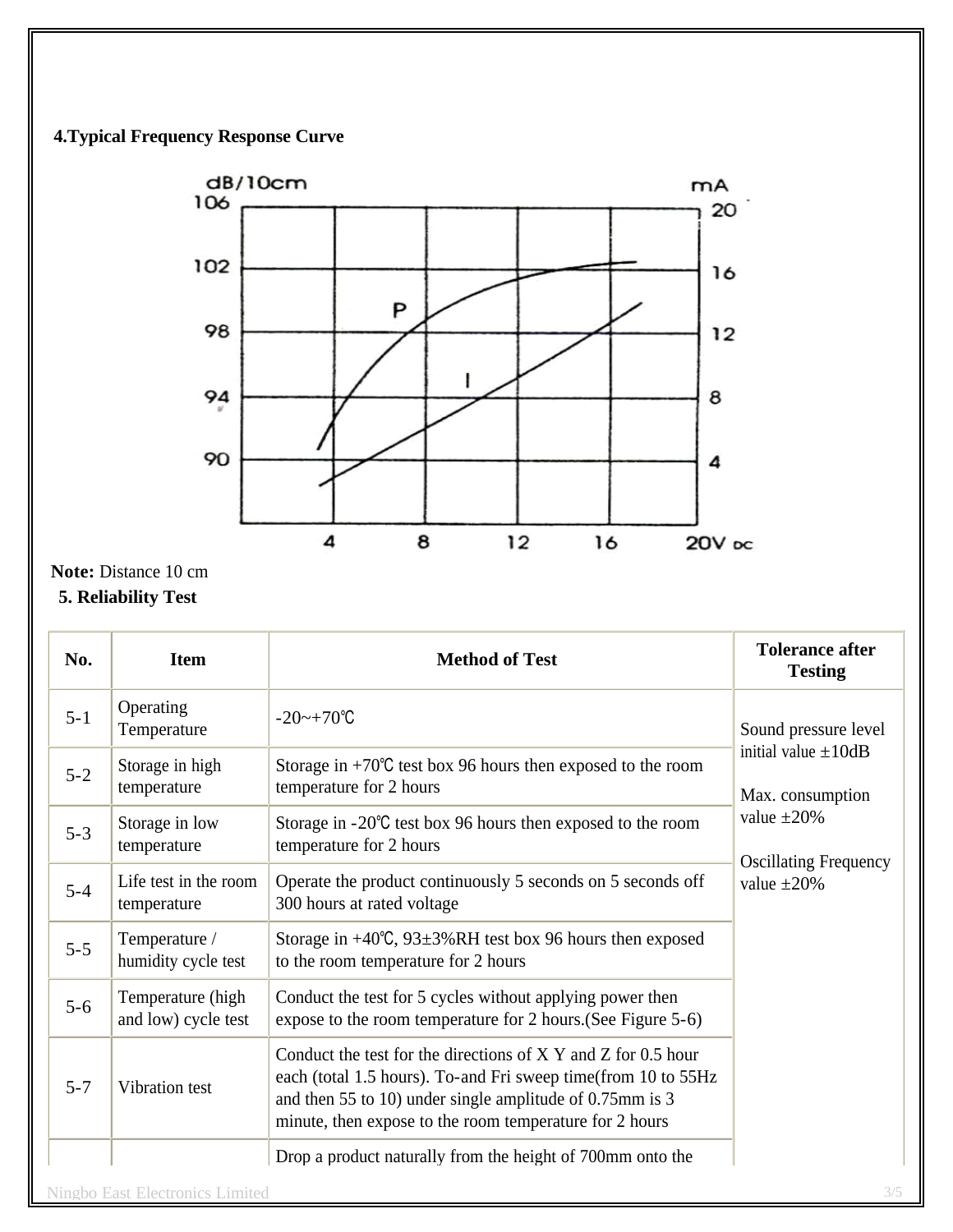| $5 - 8$                                                      | Drop test                         | surface of 100mm thick wooden board. Two directions: upper<br>and side of the product are to be applied for this drop test once<br>respectively |                                                                         |
|--------------------------------------------------------------|-----------------------------------|-------------------------------------------------------------------------------------------------------------------------------------------------|-------------------------------------------------------------------------|
| $5-9$                                                        | Soldering heat<br>resistance test | Dip the connecting pins in soldering at $260 \pm 5^{\circ}$ C for $10 \pm 1$<br>seconds                                                         |                                                                         |
| $5 - 10$                                                     | Test of soldering                 | Dip the connecting pins in soldering at $230 \pm 5^{\circ}$ C for $3 \pm 0.5^{\circ}$<br>seconds                                                | Solder shall be<br>attached around over<br>95% of the dipped<br>portion |
| <b>NOTE:</b> The pins are allowed to deform after drop test. |                                   |                                                                                                                                                 |                                                                         |

Figure 5-6